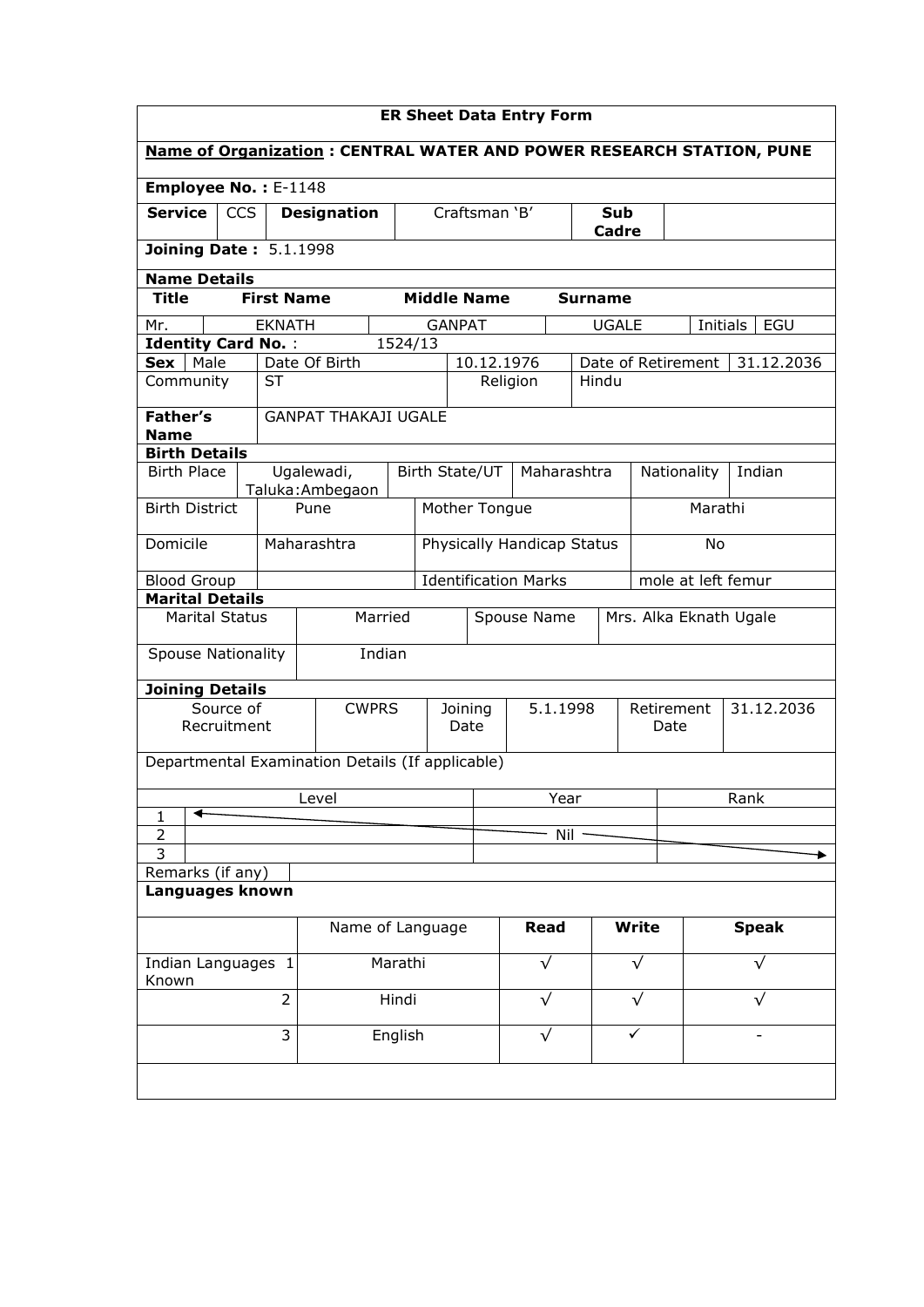| Foreign Languages | $\overline{\phantom{a}}$ |     |  |
|-------------------|--------------------------|-----|--|
| Known             |                          |     |  |
|                   |                          | Nil |  |
|                   |                          |     |  |

## Details of deputation (if applicable)

| Name of the Office | Post held at that<br>time in parent office | Name of post<br>(selected for<br>deputation |       | Period of deputation |
|--------------------|--------------------------------------------|---------------------------------------------|-------|----------------------|
|                    |                                            |                                             | Since | From                 |
|                    |                                            | Nil                                         |       |                      |

Details of Foreign Visit

| SI.<br>No. | Place of Visit | Date of<br>visit | Post held at<br>that time | Whether it<br>is a<br>personal or<br>official visit | Details of visit |
|------------|----------------|------------------|---------------------------|-----------------------------------------------------|------------------|
|            |                |                  | Nil                       |                                                     |                  |

## Transfer/Posting Detail (if applicable)

| Place | Period of posting |      |  |  |  |  |  |
|-------|-------------------|------|--|--|--|--|--|
|       | Since             | From |  |  |  |  |  |
|       | Nil               |      |  |  |  |  |  |

| Qualification (Use extra photocopy sheets for multi qualifications, experience, training, awards details) |                   |               |                                |                         |         |         |  |  |  |
|-----------------------------------------------------------------------------------------------------------|-------------------|---------------|--------------------------------|-------------------------|---------|---------|--|--|--|
| Qualification<br>1)                                                                                       |                   |               | Discipline<br>Specialization 1 |                         |         |         |  |  |  |
| Passed IX Std                                                                                             |                   |               |                                |                         |         |         |  |  |  |
| Year                                                                                                      | Division          |               |                                | CGPA/ % Marks           |         |         |  |  |  |
| 1992                                                                                                      | <b>PASS</b>       |               |                                |                         |         |         |  |  |  |
|                                                                                                           |                   |               | Place                          |                         |         | Country |  |  |  |
| Pune                                                                                                      |                   |               |                                | Pune                    |         | India   |  |  |  |
| Qualification<br>2)                                                                                       |                   | Discipline    |                                |                         |         |         |  |  |  |
| Passed (ITI)Course                                                                                        |                   | <b>MASON</b>  |                                |                         |         |         |  |  |  |
| Year                                                                                                      | Division          |               |                                | CGPA/ % Marks           |         |         |  |  |  |
| 1996                                                                                                      |                   |               |                                |                         |         |         |  |  |  |
| Institution                                                                                               | Place             |               |                                |                         | Country |         |  |  |  |
| ITI                                                                                                       | Pune              |               |                                |                         | India   |         |  |  |  |
| <b>Experience</b>                                                                                         |                   |               |                                |                         |         |         |  |  |  |
| Type of Posting                                                                                           |                   |               |                                | Level                   |         |         |  |  |  |
| Permanent                                                                                                 |                   |               |                                | Group C                 |         |         |  |  |  |
| Designation                                                                                               |                   |               |                                | <b>Present Position</b> |         |         |  |  |  |
| Craftsman B                                                                                               |                   | Craftsman 'B' |                                |                         |         |         |  |  |  |
| Ministry                                                                                                  |                   | Department    |                                |                         |         |         |  |  |  |
| Water Resources, River Development and                                                                    |                   |               |                                |                         |         |         |  |  |  |
| Ganga Rejuvenation                                                                                        |                   |               |                                |                         |         |         |  |  |  |
| Office                                                                                                    | Place             |               |                                |                         |         |         |  |  |  |
| Central water and Power Research Station                                                                  | Khadakwasla, Pune |               |                                |                         |         |         |  |  |  |
| <b>Experience Subject</b>                                                                                 | Period of Posting |               |                                |                         |         |         |  |  |  |
| Major                                                                                                     |                   | Minor         |                                | From                    |         | To      |  |  |  |
|                                                                                                           |                   |               |                                |                         |         |         |  |  |  |
|                                                                                                           |                   |               |                                |                         |         |         |  |  |  |